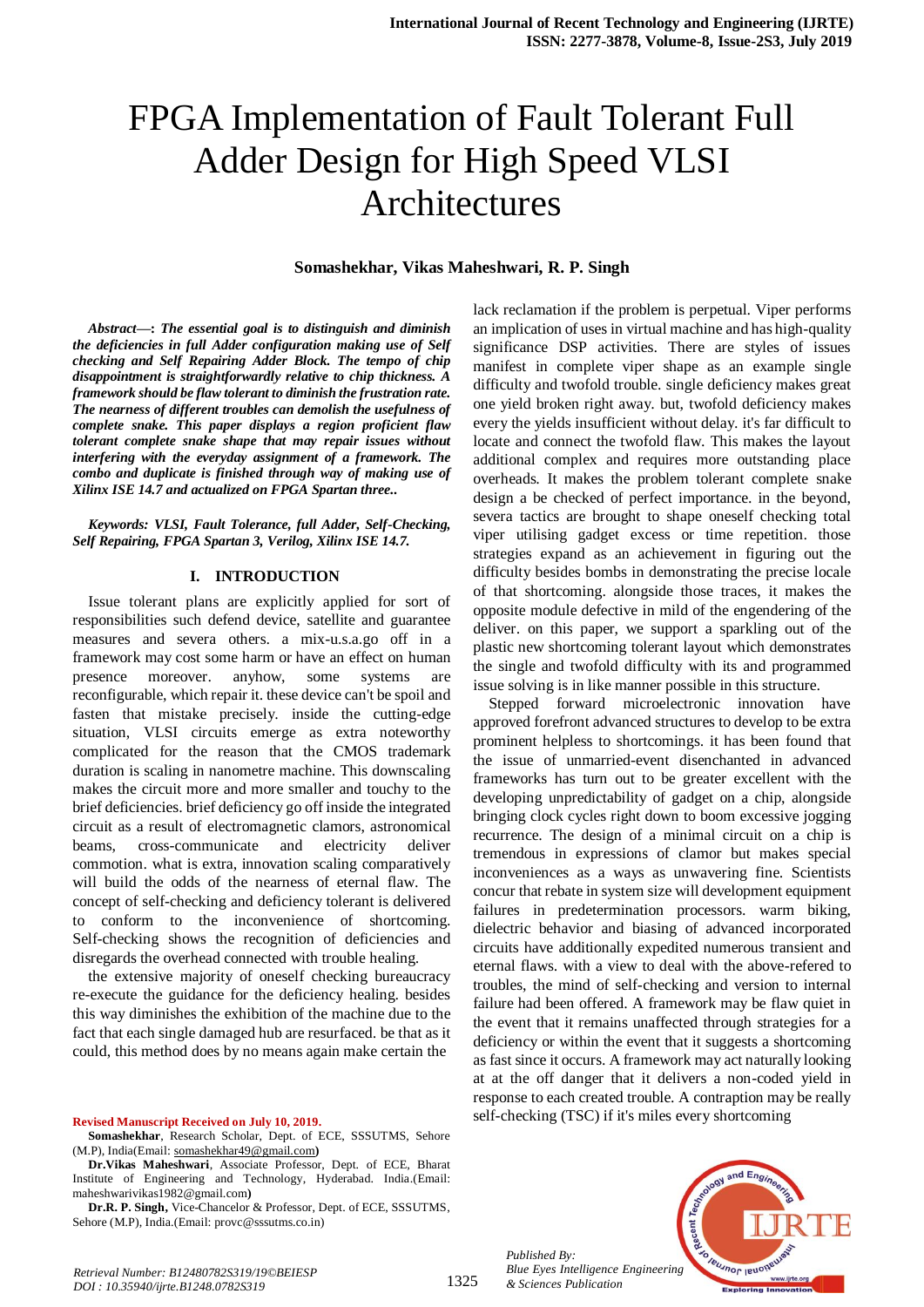comfortable and self-checking out. The concept of TSC is used in particular bundles, including self-recuperation systems, self-checking math cause devices (ALUs), and so on.

Self-checking by means of and massive underlines the invention of deficiencies and disregards the overhead related with shortcoming reclamation. restriction of oneself checking strategies require re-execution of directions for deficiency healing. be that as it is able to, the re-execution approach consequences system execution since all sports associated right now or circuitously to the deficient module have to be re-achieved. furthermore, re-execution can't make certain trouble restoration, especially if there may be a perpetual problem or put on-out difficulty. consequently, on line discovery and self-fixing is needed in a actually dependable machine engineering. In virtual gadget plans, the viper has a wide fashion of bundles. within the beyond, severa strategies have been pursued to give self-checking in snake circuits both by using utilizing equipment or time touchy repetition.

those methodologies can run over a blunders with out showing its licensed place in view of flaw engendering due to bring. on this paper, we suggest every other self-checking and self-solving full snake in which the wrong total viper module is probably distinguished. Self-checking and reestablish have been done the usage of the determined connection amongst Sum and convey out. The Sum and skip on out bits of a total viper is probably identical to each outstanding even as every one of the three information resources are equal. The Sum and bring-out bits will be supplemented while any of the three resources of data are unmistakable. The proposed self-solving snake is suit for fixing a few shortcoming, relying at the viper size.

# **II. PREVIOUS WORK**



#### **Figure 1 . Self Checking full adder**

Self repairing adder removes the problem of fault propagation thru convey took place in the preceding self-checking design by using the use of indicating the correct place of fault. The design of self-checking whole adder is tested in determine 1. The hardware requirements of

self-checking adder are complete adder cell, equal tester and two XOR gates for self-attempting out the fault.

Sum= A^B^Cin

 $Cout=AB+Cin(A+B)$ 

 $\text{Eqt} = \sim ((A, B, \text{Cin}) + (AB\text{Cin}))$ 

The XOR entryway (X-1) is implemented for contrasting the combination and bring yields produced via the whole snake cell. It takes a shot at the rule that entirety and convey yields may be equal even as all of the data associated are equal and the entire and produce

yields can be complement to every different even as any of the three statistics resources related is precise when it comes to residual facts resources. The XOR door (X-2) is implemented to don't forget the yields of XOR entryway  $(X-1)$  and utilitarian unit  $[(A'B'C')+(ABC)]'$ . The flaw is spoken to as Ef. on the off danger that Ef is 0, it demonstrates that there's a shortcoming and if Ef is 1 it demonstrates the hassle unfastened circumstance.

The primary issue of this form is that it fizzles, if twofold deficiency occurs in every whole and bring yields straight away. For this case, Ef demonstrates the shortcoming unfastened situation and flawed yield spread to the following unit thru convey and cause them to faulty.



# **Figure 2 . Self Repairing Adder.**

The flaws recognized in self checking approach are fixed with the helpful asset of changing the defective complete snake portable with some other repetitive whole viper as appeared in figure 2. The working conduct is that one snake is sketches as a normal viper while the another viper is craftsmanship as repetitive snake. The equipment necessities of this design are self-checking whole adders and two multiplexers. The drawback of this arrangement is that it falls flat while twofold blames ascend at once. In this model, the issue sign yield (Ef) of this plan recommends that there can be no shortcoming and self-fixing configuration will now not fine art on this in statute. in this way, issue isn't fixed by utilizing oneself fixing viper and complete snake proposes the damaged yield.



*Published By:*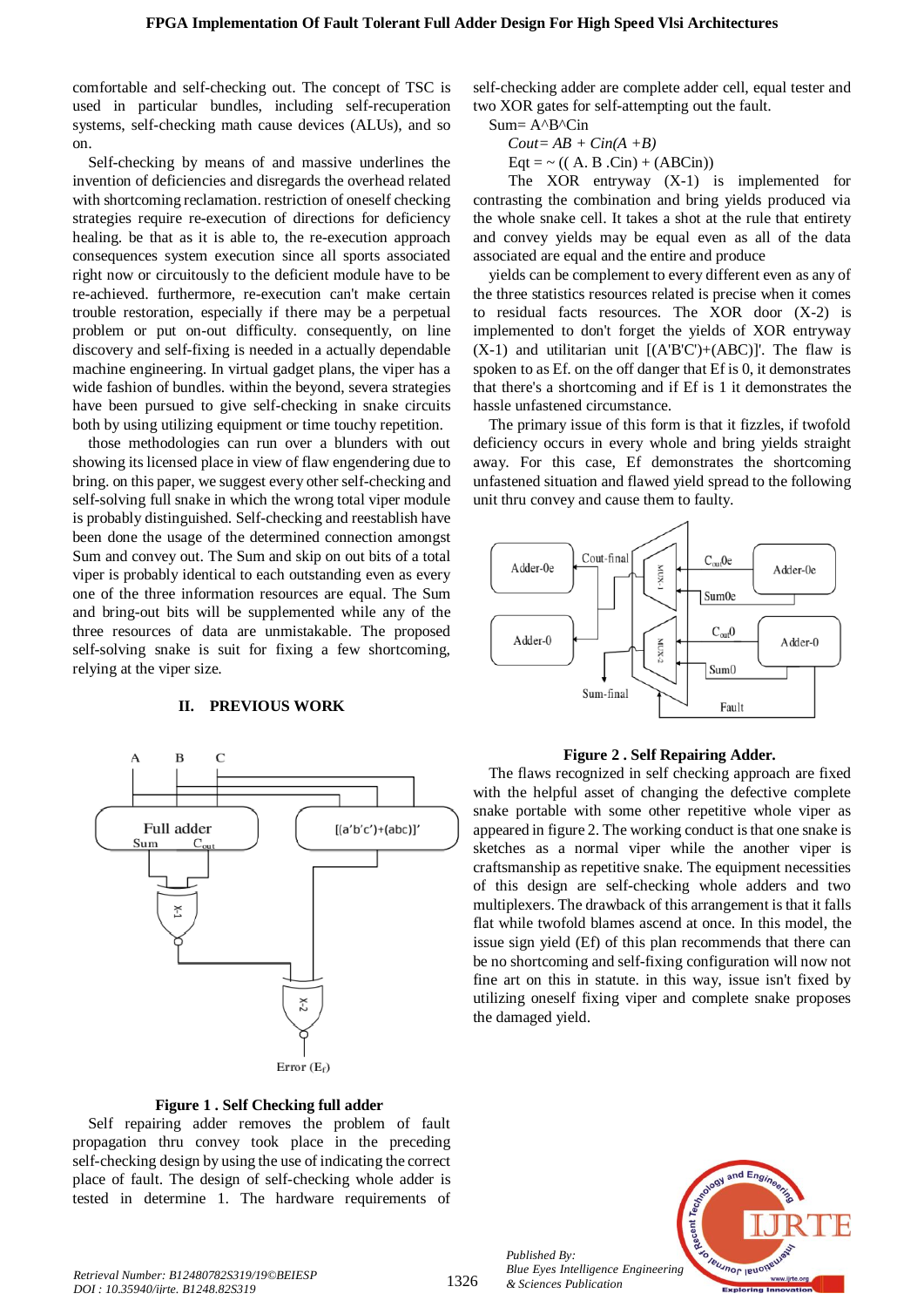#### **III. PROPOSED WORK**

*Proposed Self Checking Full Adder*



**Figure 3 . Proposed Self Checking Full Adder Design**

The output expressions for the sum and carry outputs of the full adder is shown in equations 1 and 2.

 $Sum = A \oplus B \oplus Cin$  (1)  $Cout = AB + BCin + CinA$  (2)

**Table.1. Truth Table of Self checking full adder design**

| А |              | B C          | S<br>u | c<br>у | G<br>1 | $\mathbf{G}$<br>2 | 3 | GE<br>a | Fc           | F <sub>S</sub> |
|---|--------------|--------------|--------|--------|--------|-------------------|---|---------|--------------|----------------|
|   |              |              | m      |        |        |                   |   |         |              |                |
| 0 | 0            | 0            | 0      | 0      | 0      | 0                 | 0 | 1       | 0            | 1              |
| 0 | 0            | 1            | 1      | 0      | 1      | 0                 | 0 | 0       | 1            | 0              |
| 0 | 1            | 0            | 1      | 0      | 1      | 0                 | 0 | 0       | 1            | 0              |
| 0 | $\mathbf{1}$ | $\mathbf{1}$ | 0      | 1      | 1      | 1                 | 0 | 0       | $\mathbf{1}$ | $\mathbf{1}$   |
| 1 | 0            | 0            | 1      | 0      | 0      | 0                 | 0 | 0       | 1            | 0              |
| 1 | 0            | 1            | 0      | 1      | 1      | 0                 | 0 | 0       | 0            | 1              |
| 1 | 1            | 0            | 0      | 1      | 1      | 0                 | 0 | 0       | 0            | $1\,$          |
| 1 | 1            | 1            | 1      | 1      | 1      | 1                 | 1 | 1       | 1            | 0              |

The proposed self-checking complete snake is based upon the main given beneath.

1. the full yield is opposite to the bypass on yield when vectors of facts sources A,.B and C aren't ascend to as an example (010,100). It exhibits that beside (000) and (111) input blends of A, B and C sum yield is contrary to the pass on yields as showed up in desk 1.

2.the full yield is proportionate to the skip on yield whilst data vectors A, B and C are comparable for example (000, 111). It exhibits that for introductory (000) and remaining (111) enter mixes of A, B and C, total yield is comparable to the pass on yields as showed up in desk 1.

The proposed self-checking full snake is based upon the principle given beneath.

1. The combination yield is contrary to the bypass on yield while vectors of wellsprings of information A, B and C are not ascend to as an instance (010,one hundred). It indicates that beside (000) and (111) input mixes of A, B and C sum yield is backwards to the pass on yields as confirmed up in desk 1.

2.The mixture yield is proportional to the pass on yield when facts vectors A, B and C are identical for example (000, 111). It suggests that for introductory (000) and closing (111) input blends of

A, B and C, combination yield is proportional to the skip on yields as showed up in desk 1.

# **IV. PROPOSED SELF REPAIRING FULL ADDER LAYOUT**

The proposed self-fixing full snake requires unimportant region overhead than the prevailing plans. The motion of the proposed shape is accomplished the use of multiplexers suffering from Fs and Fc. The yield Fs and Fc are made by using the proposed self-checking complete snake. The proposed self-fixing association does not require any live via snake cellular which are used to override the faulty snake as used inside the beyond self-fixing complete snake. in this system, defects are constant through using inverter in place of the hold full snake mobile as confirmed up in Fig. five.



**Figure 4.Proposed self-repairing full adder design**



*Published By:*

*& Sciences Publication*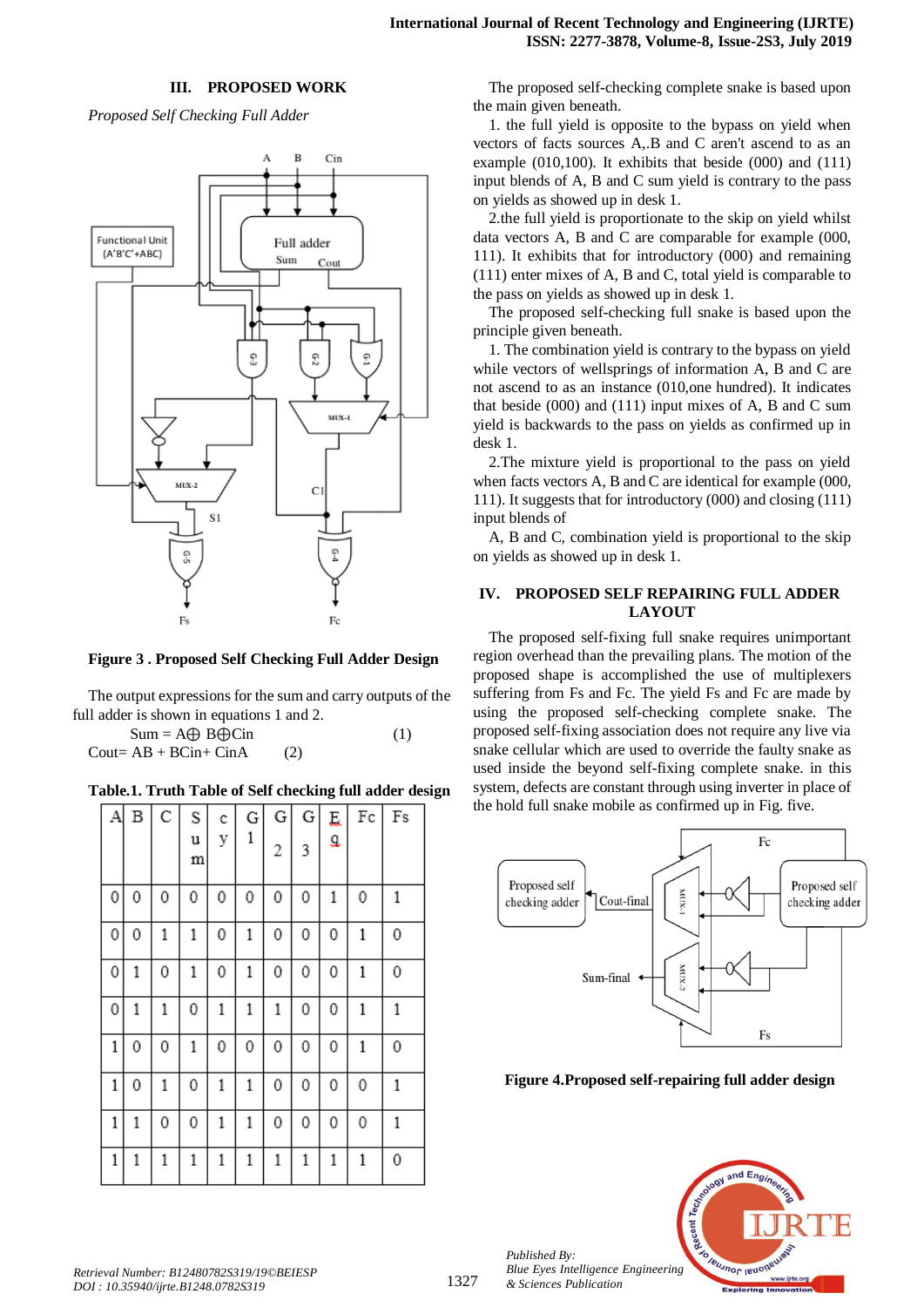The project of the proposed plan depends at the manipulate signals (Fs and Fc) given through oneself checking full viper. at the off chance that the manage sign Fs is 0, it demonstrates

that there is no shortcoming inside the complete yield and the mixture yield originating from the whole viper mobile may be selected via the multiplexer to create the last all out. Multiplexers are sorted out the usage of transmission passages. in any case, If the administer sign is Fs 1, it shows that there is a burden inside the blend yield. The imperfect whole yield starting from the full snake cell is typical through using the inverter. The steamed total yield is other than picked through the multiplexer to make irrefutably the last aggregate. additionally, if the regulate sign Fc is zero, it suggests that there is no issue inside the bring yield, and the pass on yield beginning from the entire snake convenient might be chosen by strategy for the multiplexer to deliver the last bring. obviously, If the manage sign is Fc 1, it demonstrates that pass on yield is imperfect. The insufficient pass on yield is fixed by strategy for using the inverter. The changed pass on yield is similarly chosen by using the multiplexer to make irrefutably the last pass on. on along these lines, the flawed snake adaptable is fixed and changed over into the weakness segregated snake. along these lines, this framework can restore single and twofold deficiency occurs on the total and pass on yields to the detriment of immaterial hardware.

# **V. SIMULATION & SYNTHESIS RESULTS**



**Figure 5. Top module of self checking Full Adder**



**Figure 6. Top module of self repairing Full Adder**



**Figure 7. RTL Schematic Self checking Full Adder**



**Figure 8. RTL Schematic of self repairing Full Adder**



**Figure 9. Simulation result of Self Checking Full Adder**

Here, 3 inputs A,B,C are taken. Inputs are  $A=0$ ,  $B=0$ , C=0. We get the Output as Fc=1 & Fs=1.



**Figure 10. Simulation results of Self repairing**



*Published By:*